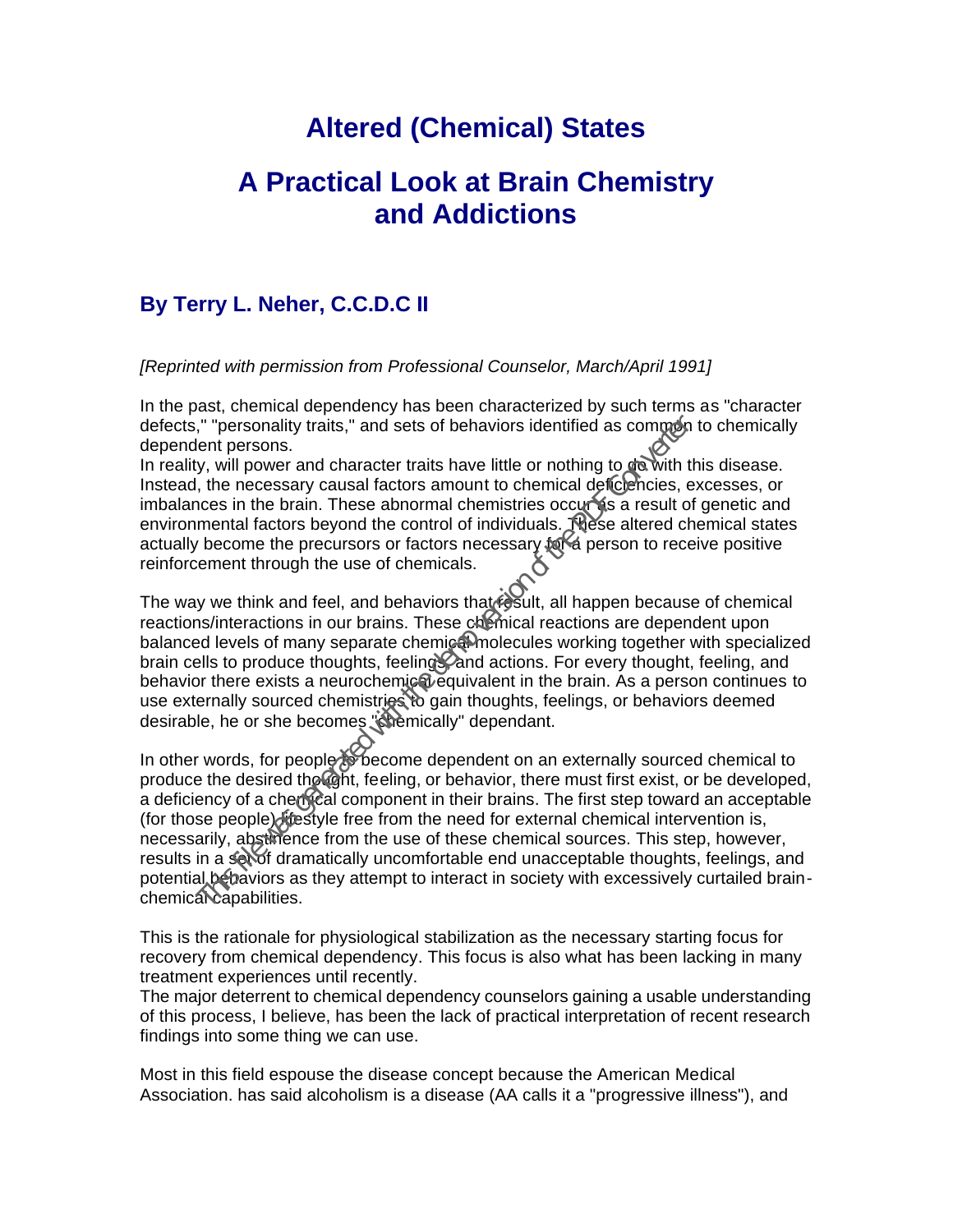this makes the process "treatable." 'Those of us who are recovering believe ourselves to be of strong character and will, and readily accept the disease concept. Most nonrecovering counselors voice the same acceptance but may, in all honesty, wonder to a degree about the claim.

In this society, a condition that meets four criteria may be termed a disease:

- 1. Etiology factors that cause the condition are identifiable.
- 2. Symptomology identifiable symptoms, i.e., tolerance, blackouts, and loss of control are present.
- 3. Morbidity the symptoms describe a stage of tine process.
- 4. Prognosis In the case of chemical dependence, "guarded."

Now, if alcohol caused alcoholism, for example, everyone who drinks would have the disease, and not nearly everyone does.

The etiologic factors being discussed, and the focus of this writing, are neurochemical and enzymatic. (I am not discussing here those liver enzyme levels and activities we know to be very important.)

Approximately 50 substances naturally produced by the brain have boon identified as neurotransmitters of thoughts, feelings, and actions. Of these, several are of special interest in chemical dependency recovery, and, very importantly, they can be identified with certain emotional states. This allows us to greatly simplify end make usable an understanding of neurochemistry.

Lets look it some of these neurochemicals and the associated thoughts, feelings, and behaviors.

Opioids, endorphins and enkephalins, are substances used by the brain to moderate pain. Endorphins (endogenous morphine) seem to work to moderate physical pain. Enkephalins (met-enkephalin and  $\log_{2}e^{\frac{1}{2}}$  hethalin) appear to have a profound effect in those neural areas associated with emotional memory. What is the most painful emotional feeling we suffer? Lowself worth.

Studies reported in the March/April 1987 *Professional Counselor* consolidated important areas of information. As a result of studies, we know, for instance, that opioid levels can be influenced by genetics or stress. When a person's opioid

availability is low, due to genetic susceptibility or unmanaged environmental stress, that person feels incomplete. Inadequate, and unworthy, due to decreased enkephalin availability. Interited deficiencies of these chemistries are likely the cause of extreme shyness in children. They may never feel equal to their peers, regardless of reality. 'They always feel "second or third," never "first" or "as good as" others. When the levels of those chemistries are adequate, such as following nurturing by a parent, for example, which increases the release and utilization of endorphins/enkephalins, a child feels internally focused and calm, and has a sense of completeness. Sustained exercise releases opioids, and the person feels calm, centered and complete, euphoric. report of the mord is a state of the demotion of the demotion of the since the demotion of the pair and the demotion ansmitters of thoughts, feelings, and actions. Of these, several at in chemical dependency recovery, and,

Opiate drugs will fill these same receptor sites and produce the desired feelings of wellbeing. Alcohol metabolism and the eventual production of salsolinol provide a molecule that will fill enkephalin sites and increase feelings of well-being. Beer drinkers get a double dose of enkephalin replacement because, in addition to alcohol metabolism providing salsolinol, this chemical is naturally present as result of hops fermentation.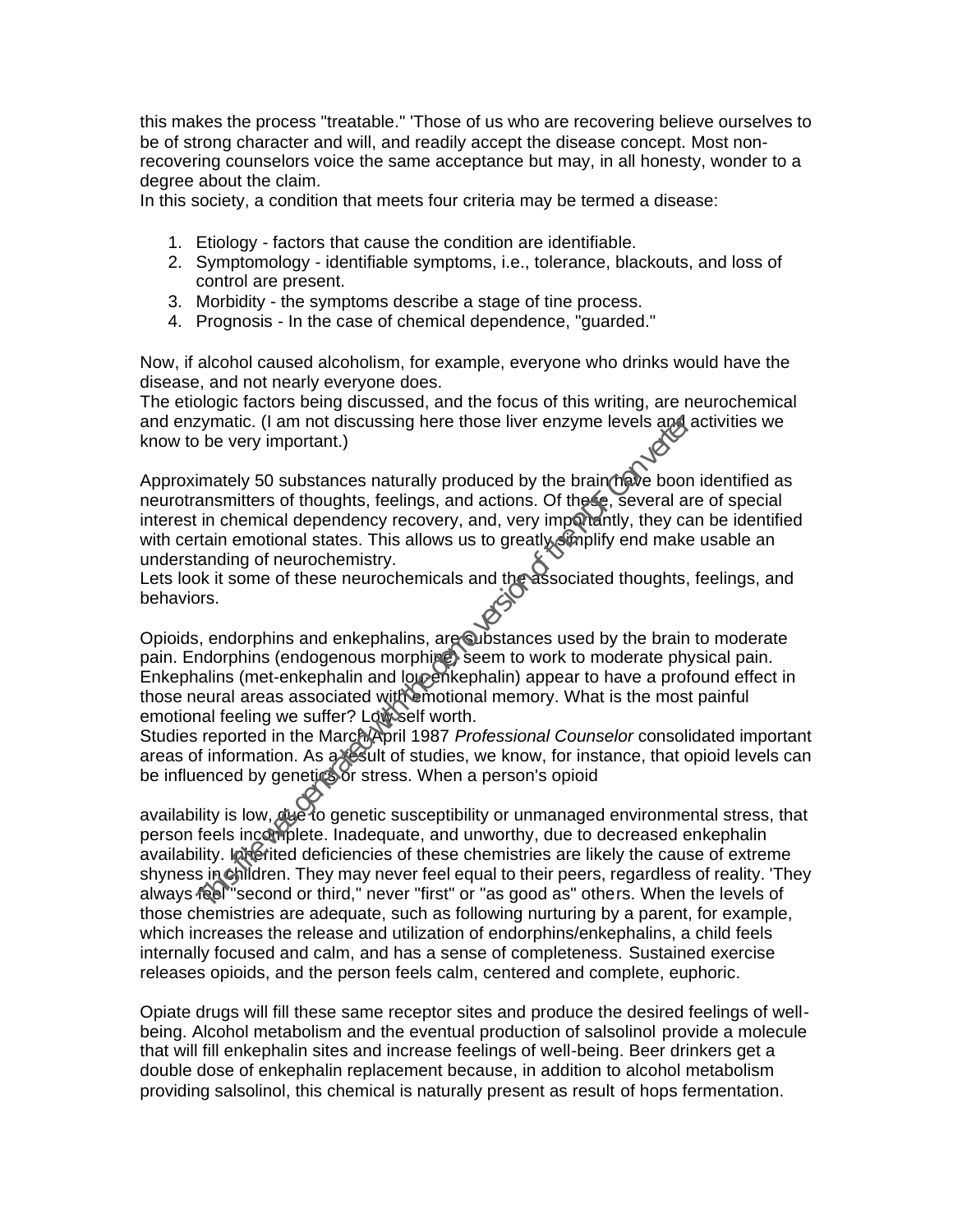Dopamine functions in areas associated with reward, pleasure, and altruism in the frontal lobs of the brain, for instance, as well as maternal end paternal feelings associated with the limbic system. When dopamine is depleted, as in cocaine addiction, inadequate neurotransmitter is available in these areas to produce these feelings.

Consequently, addicts do not feel remorse about their actions and do not experience maternal or paternal concerns. When confronted with child neglect or abuse, for example, they typically will say they should care but just "can't" seem to. Norepinephrine (NE) is produced from dopamine and is the brain's energizer/ arousal neurotransmitter. When adequate norepinephrine is available, a person feels energetic, motivated, and full of "drive." If NE is lacking, a person has no energy, lacks motivation and drive, and feels depressed.

Serotonin is the brain's emotional stabilizer. When adequate serotonin is available, a person has rational emotions. If serotonin is decreased - during premenstrual syndrome, for example, a person feels irritable on the verge of tears for no reason, and can't sleep well; noises bother that individual more than usual, he or she lacks rational emotions and feels depressed. If someone is depressed, and this depression has an aspect of irritability, then serotonin is likely low.

GABA accounts for up to 40 percent of the brain's neurotransmitters. Think of it as functioning in stress management. When inadequate GABA is available, a person feels calm. When insufficient GABA levels occur, a person feels anxious (free-floating anxiety) for no identifiable reason and can experience panic attacks and eventually convulsions. GABA depletion is a major factor in delayed Stress syndrome, and GABA depletion may result in various phobias.

Alcohol, barbiturates, and benzodiazapines all attach to GABAergic neurons and enhance the binding of GABA, producing calmness and a sense of stress reduction by reducing the fight-or-flight response.

Acetylcholine functions in concert tration and memory. When less than adequate, acetylcholine is available, a person has trouble concentrating for more than a low seconds and experiences short-term memory problems.

Some enlightening studies have been published concerning enzyme and certain hormone functions. When blood samples of people involved in alcohol abuse or alcoholism were infused with alcohol equivalent to approximately 4-6 drinks (2.5 oz. pure alcohol), certain enzymes were dramatically impacted. When control samples from Individuals with no alcohol problems were tested, there did not appear to be a similar impact. mise, a person income with a person and the demotion of the demotion of the demotion of the demotion of the PDF Con version has a sobre that individual more than usual, he or she lacks ration, then serotonin is likely low.

One of these enzymes, monoamine oxidase (MAO), was functionally depressed, or slowed down, when contacted by the alcohol molecule. What can this mean? This one example significantly answers the question. "Why do certain people fee I energized and more positive by the depressant drug, alcohol?"

The monoamines affected are dopamine, norepinephrine and serotonin. MAO functions to reduce the levels of these neurotransmitters. When MAO is inhibited by alcohol, the level of the monoamines will increase. The result of this is increased feelings of energy (norepinephrine), increased feeling of pleasure (dopamine) and increased feelings of stability (serotonin). People gaining this effect as a result of MAO inhibition feel more in control, more positive, and less depressed at four to six drinks (or equivalent in beet or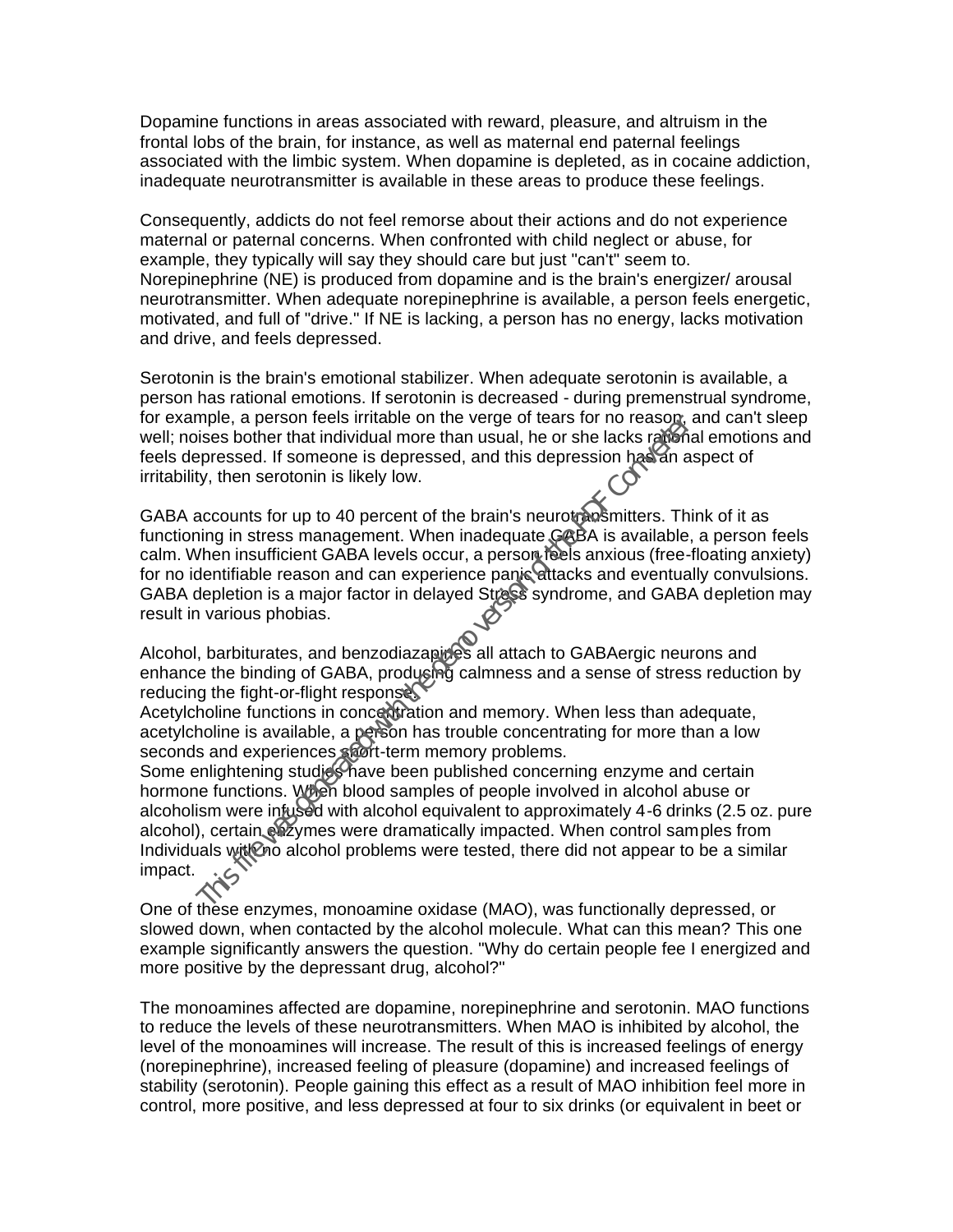wine). This is the benefit of gulping drinks for persons susceptible to this enzyme alteration; the quicker they get to the effective level inhibiting their MAO, the sooner they fool positive effects. MAO Inhibition is also a primary factor in elevating blood pressure in susceptible individuals.

In those same studies, cortisol function was found to be lowered by the alcohol in blood samples of alcohol abusers and alcoholics. Cortisol is used by the brain to monitor threatening situations, making ready for fight or flight. When susceptible individuals lower their cortisol function with alcohol, they sense "no threat present." no uncomfortable feelings of concern, and no reason to stop drinking. In people not experiencing this effect, the brain responds to the alcohol as a toxin and increases cortisol availability.

Using these few examples, then, we could say that if genetically susceptible individuals, or those who have altered their biochemistry as a result of unmanaged stress, feel more assertive, more active, less depressed, a greater sense of pleasure, more stable, and more in control when they drink, and do not sense a threat from alcohol, why wouldn't they drink? They do!

Individuals become addicted to compulsive behaviors due to changes in brat n chemistries as a result of their behavior. Gamblers and compulsive shoppers cause a norepinephrine and dopamine rush by "betting" and "buying." This rewarding rush of energy will temporarily lift depression and may substitute for feelings of inadequacy. Starvation, as in anorexia, causes increased enkephalin hovels in the brain. This functions to keep individuals calm while a food source is found. Since these people may take in no dietary source for enkephalin, they must emaciate their own muscle tissue for protein. From a control of the provide the brain of the properties of pheasure, non-<br>the control when they drink, and do not sense a threat from alcordia,<br>nk? They do!<br>In this file was a result of their behavior. Gamblers and compu

Bulimics cause a rush of norepinephrine and dopamine when they purge and, consequently, gain a sense of energetic and pleasurable "control" through this behavior. Overeaters also cause an increase of enkephalin through satiation with food, especially "pleasant" tasting foods. As stresses increase, they realize that if they eat excessively, they return to calm - via enkephalin release.

People who crave chocolate ma y feel less than special, unloved. If they binge on chocolate, they provide the brain with phenylethylamine, which is our "love" chemical. When PEA is available, we feel special.

The stress of codependency lowers enkephalin and GABA availability. Family members fool increasingly anxious, unworthy and helpless as a result.

Seeking to fill this void of inadequacy, they substitute the norepinephrine and dopamine rush achieved by doing more, being more, and taking charge, much as "workaholics" attempt to do.

To a significant degree, compulsive behaviors can he explained neuro-chemically. Once you come to understand and utilize this knowledge with your clients, it all begins to make sense to them and you.

An alteration in the balance of brain chemistries alters our thought, feelings, and behaviors. People with well-balanced brain chemistry not only appear enviably assertive, confident, in control, concerned for ethers, and able to think quickly, but will feel these same capabilities within themselves. It does not occur to them that there is anything to